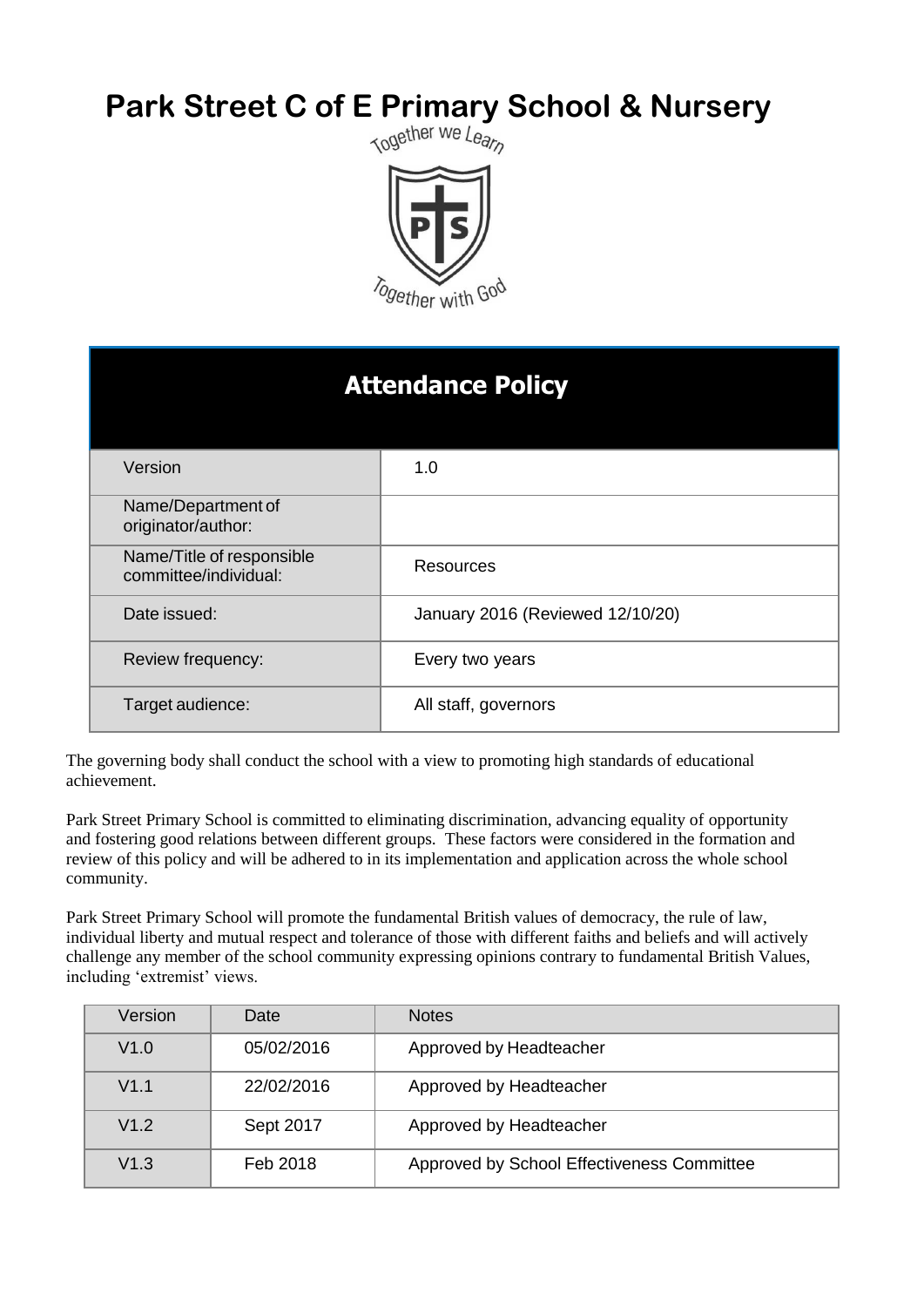| Agreed and Adopted by FGB<br>12/10/2020<br>V1 |  |
|-----------------------------------------------|--|
|-----------------------------------------------|--|

## **Aim**

All pupils of compulsory school age are entitled to a suitable education which includes full-time education. Good attendance helps all children to maximise their learning. At Park Street C of E Primary School and Nursery, we aim to encourage and support pupils in achieving excellent levels of attendance and punctuality so that they are able to take full advantage of the educational opportunities available to them and develop good lifelong habits.

#### **Target Setting**

We set annual targets for attendance in accordance with The Education (School Attendance Targets) Regulations 2007.

#### **Expectations**

#### **School -**

Park Street School will:

- Provide a safe learning environment.
- Ensure that records of attendance are maintained according to DfE legislation and guidance.
- Monitor the attendance of groups and individuals regularly
- Phone on first day of absence
- Follow up all instances of poor attendance and punctuality.
- Complete all attendance data requirements for the CSF and the DfE
- Support and encourage parents and children in developing and maintaining good patterns.

#### **Parents** -

Parents are expected to:

- Ensure that their child attends school regularly and punctually.
- Maintain regular communication with school staff when necessary
- Avoid taking their children out of school in term time for holidays or other days
- Inform the school in writing beforehand if they know in advance that their child is to be absent for any reason.
- Telephone the school at the start of the first day of unplanned absence (e.g. illness)
- At the end of an unplanned absence to send a note into school.

We recognise that we can only be successful in our time-keeping and attendance procedures with the co-operation and support of parents.

#### **Children** -

Children are expected to:

- Arrive in school, regularly, and punctually.
- Work with school staff in developing positive attitudes and habits

#### **School Day**

The school day begins at 8.55am. The whistle is blown in the playground at 8.50am. The children enter school between 8.50 and 9.00am. The registers will be closed after 9.05am. Any children arriving after this time enter via the main entrance and are registered late.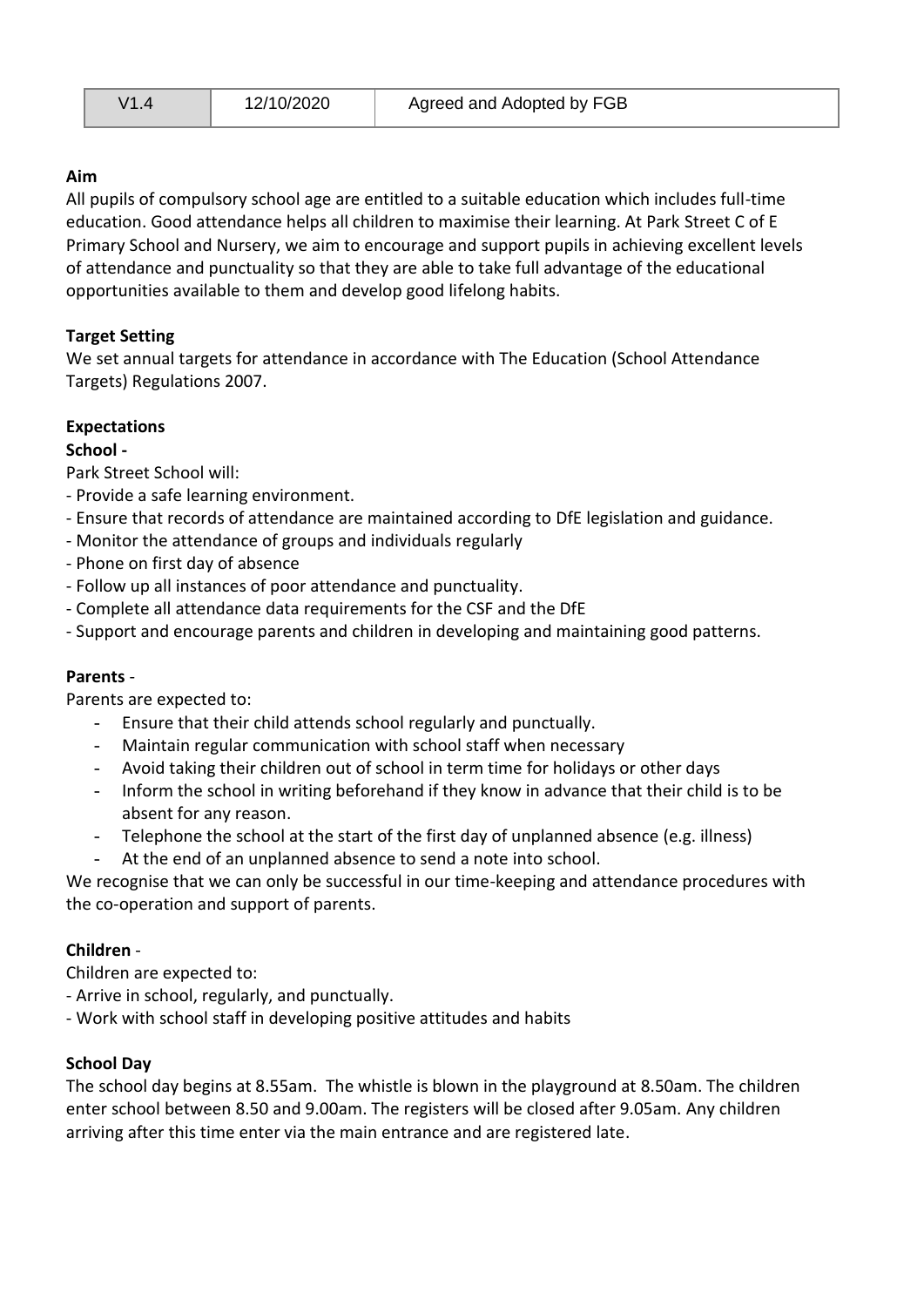#### **Registration Records**

Teaching staff complete the online SIMS Attendance Module at the start of the first session of each school day and once during the second session. At each session they must record whether every pupil is:

- Present
- Attending an approved educational activity
- Absent
- Unable to attend due to exceptional circumstances.

The Administrative Assistant checks the system, adding any late children. Parents of any children who are absent from school and have not rung and left a message are telephoned to check the reason for their child not being at school. Updated messages on highlighted children are recorded in the Attendance file on the Shared computer drive.

Staff must ensure that the attendance module is completed using the correct Attendance Codes.

#### **The Admission and Attendance Registers**

The law requires all schools to have an admission register and an attendance register. All pupils (regardless of their age) must be placed on both registers.

The Admission Register must contain the personal details of every pupil in the school, along with the date of admission or re-admission to the school, information regarding parents and carers and details of the school last attended.

Attendance Records are legal documents and are of paramount importance in assessing attendance. They are used as evidence should the parents of a persistent non-attender be prosecuted by CSF. They are available for inspection by OFSTED and Attendance Improvement Officers. The Administrative Assistant prints monthly returns which are filed in the Attendance file. Attendance Registers must be kept for a period of three years.

#### **Dual Registration – at another educational establishment**

The law allows for dual registration of pupils at more than one school. The main examples of dual registration are pupils who are attending a pupil referral unit, a hospital or a special school on a temporary basis.

Each school should only record the pupil's attendance and absence for those sessions that the pupil is scheduled to attend their school.

#### **Reporting**

With their child's end of year report, parents receive the registration certificate detailing absences up to the summer half-term.

#### **Absences**

The school follow up any absences to:

- Ascertain the reason
- Ensure the proper safeguarding action is taken including consideration of PREVENT
- Identify whether the absence is approved or not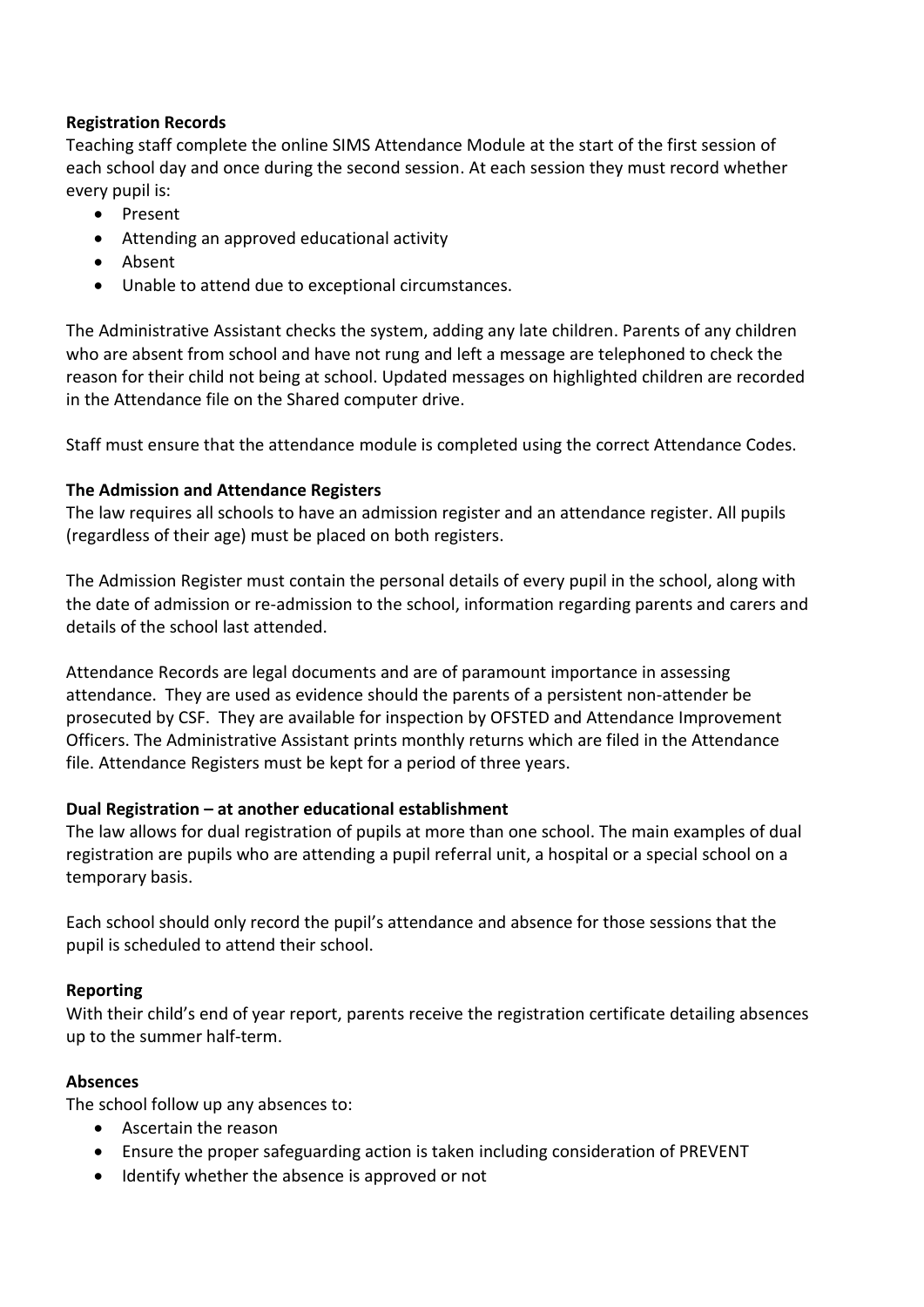Identify the correct code to use before entering it on to the school's electronic register.

If no explanation for absence is received by the school, a letter is sent, signed by the Head, requesting explanation on a tear-off slip for return to the office. If none is received an unauthorised absence is recorded.

When a pupil's non-attendance gives cause for concern the Headteacher will write to/meet with parents. This may result in the AIO being informed. This may lead to other agencies becoming involved. This may in turn lead to legal action.

Watch especially for pupils who are:

- Away for long periods.
- Regularly away for short periods.
- Periodically away with a definite pattern.

Professional judgement should also be used in determining whether an absence falls into an unauthorised category. We should have regard to the following factors:

- The nature of the event.
- $\bullet$  Its frequency is it a one-off?
- Whether advance notice is given or parents have discussed the matter with the Class teacher or Headteacher beforehand.
- The overall attendance pattern of the child.

## **Authorised/Unauthorised Absence**

It is the school - not the parent - which authorises an absence. Absence will only be authorised due to:

- The pupil is absent with leave [defined as 'leave granted by any person authorised to do so by the governing body]
- The pupil is ill or prevented from attending by any unavoidable cause
- The absence occurs on a day exclusively set aside for religious observance by the religious body to which the pupil's parent belongs
- The pupil is a child of Traveller parents who temporarily leave the area giving reasonable indication of their intention to return
- There is a family bereavement
- The pupil is taking part in an approved public performance
- In exceptional circumstances
- The pupil is engaged in an approved off-site educational activity educational visit, sporting activity, musical activity, residential school trip.

Absence is unauthorised if:

- No explanation is forthcoming from the parent.
- The school is dissatisfied with the explanation.
- The pupil is absent for *unexceptional* special occasions.

Parents are asked to avoid making medical or similar appointments during school hours if at all possible.